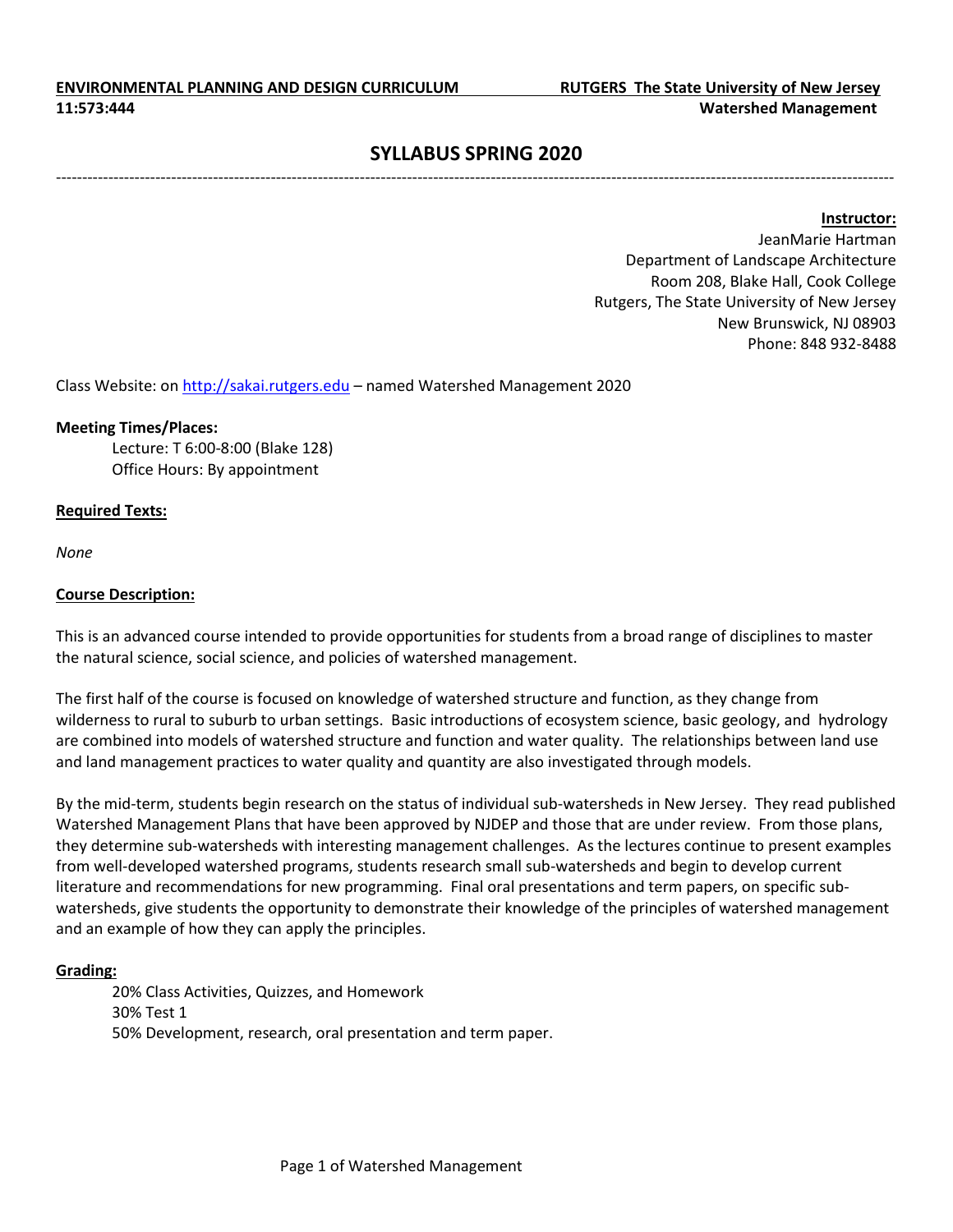### **Course Lectures (DRAFT)**

| January 21  | Introduction to watersheds                  |
|-------------|---------------------------------------------|
| January 28  | Watershed ecology                           |
| February 4  | Steve Yergeau-Watershed Hydrology           |
| February 11 | Biogeochemical Cycles in watersheds         |
| February 18 | The Lower Raritan Watershed (Heather Fenyk) |
| February 25 | Test and project updates                    |
| March 3     | Steve Yergeau - Water Quality Standards     |
| March 10    | Literature Discussion/Topic Discussion      |
| March 17    | <b>SPRING RECESS</b>                        |
| March 24    | <b>Case Studies</b>                         |
| March 31    | <b>Case Studies</b>                         |
| April 7     | The Raritan Basin                           |
| April 14    | <b>Case Studies</b>                         |
| April 21    | <b>Final Presentations</b>                  |
| April 28    | <b>Final Presentations</b>                  |
| May 8       | Papers due by on sakai 11:59PM              |

-----------------------------------------------------------------------------

**Paper Assignment:** The steps to writing a term paper are given in a logical sequence, beginning with assignment of a subwatershed, development of a literature review, and posing of a term paper topic. Outline development and writing of sections of the paper are cycled with editorial reviews and rewriting.

# **Outline**

## **I. Introduction**

Describe an issue that is important to the watershed management of the Lower Raritan Basin. This section of your paper should be about 300 to 500 words.

## **II. Literature review**

Write a literature review, in your own words. Begin your review by defining your topic and explaining why it is relevant to the Lower Raritan Watershed Partnership. Within the review, rely heavily on recent papers (>50% from 2007-2016) that explain the current state of knowledge on your topic. Use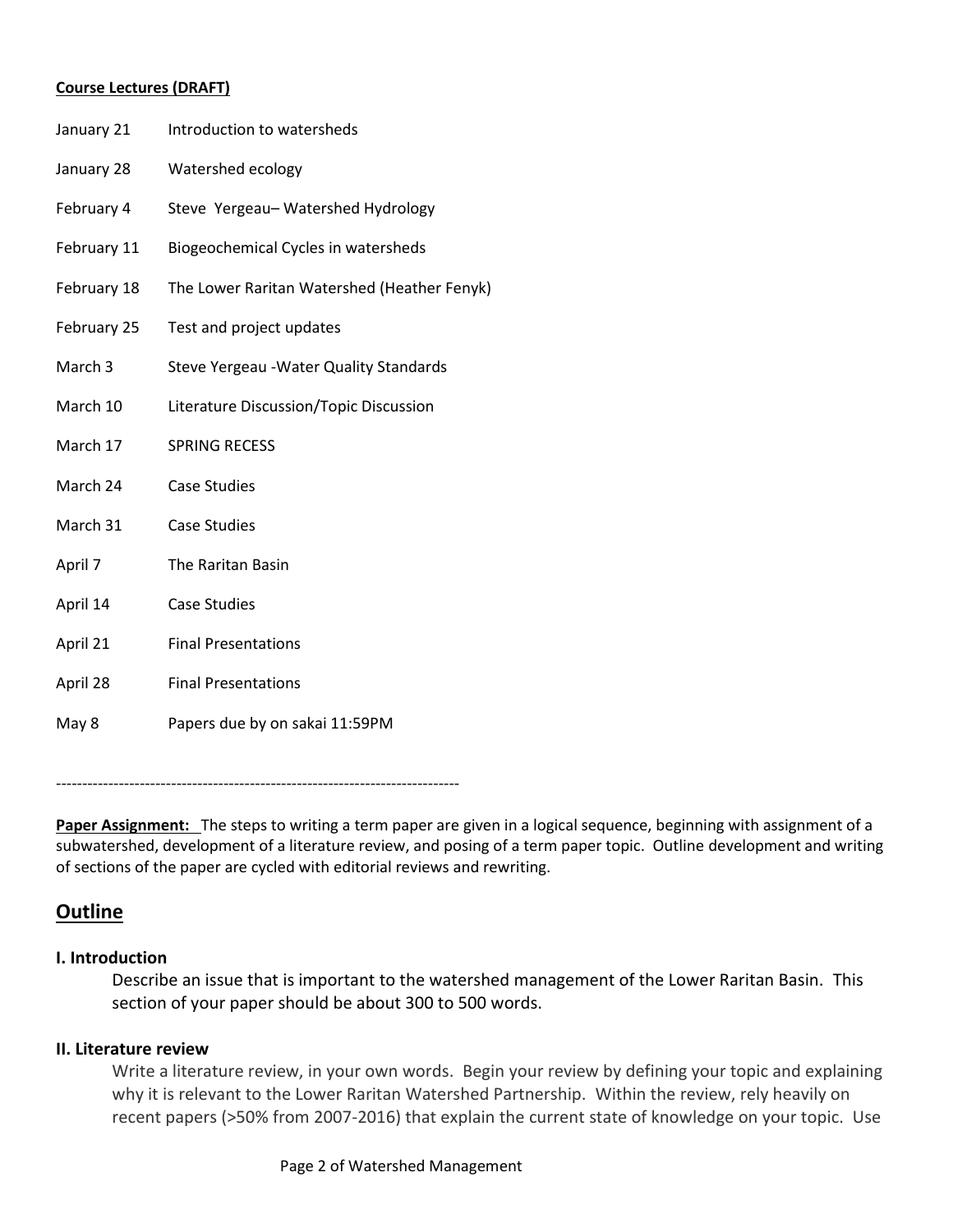older references to show how our ideas have changed and to include classic or pivotal papers. You can use tables or figures from your cited papers, just be sure that you give the citation with any figure or table you include.

**Be sure to include discussion of what the literature says about gaps in knowledge with respect to your chosen issue.** This section of the document should be 3000 to 4000 words in length. (This includes the bibliography and any captions that you add to figures and tables.)

## **III. Issue as it applies to the Lower Raritan**

How is the information in your review related to the problems faced in the Lower Raritan Basin? What particular papers are especially important in providing pertinent information? What have you personally observed in the area?

This section of your paper should be at least 300 words.

### **IV. Proposal of approach for addressing issue in the Lower Raritan**

How can the LRWP address this issue? What is known about the issue in this area? What else do they need to know and how can they find this information? What are the sensitive or political or educational issues? How can they start? What are reasonable expectations? What are some practical short term goals? What is the long term goal and why?

This section of the document should be 3000 to 4000 words in length. (This includes the bibliography and any captions that you add to figures and tables.)

### **V. References**

Include all of the peer reviewed and other sources you have used in developing your topic and writing your literature review. There should be at least **5 recent** (2006 or more recent) peer reviewed papers and a total of **ten** peer reviewed papers (including the 5 mentioned above) plus books, news, weblinks, etc. Use APA citation format.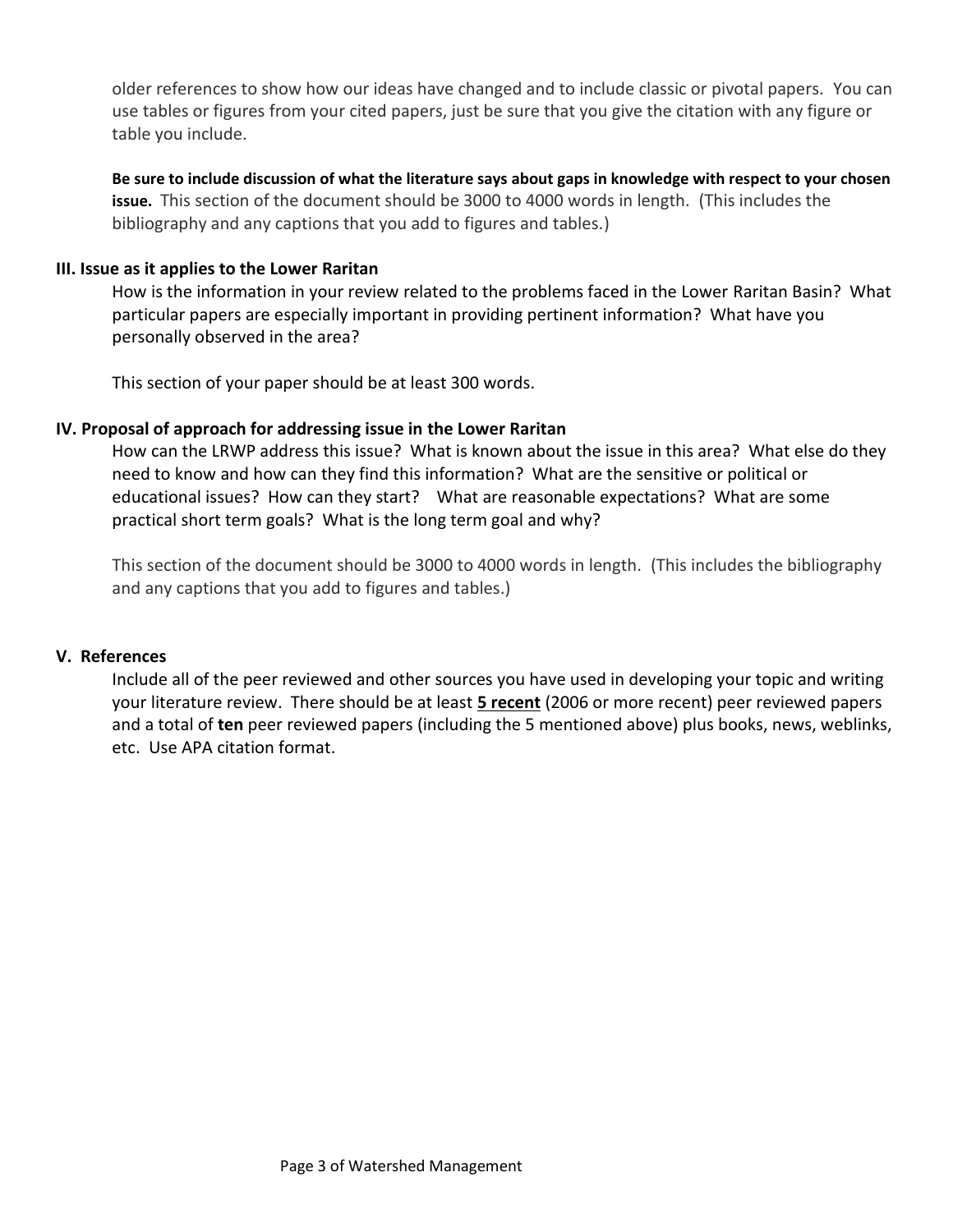### **ASSESSMENT PLAN for Watershed Management 11:372:444 3credits)**

October 2018 J.M.Hartman, Ph.D.

**Learning Goals** 

- Analyze a contemporary global issue from a multidisciplinary perspective.
- Analyze the relationship that science and technology have to a contemporary social issue.
- Understand and apply basic principles and concepts in physical and biological sciences.
- Evaluate and critically assess sources and use the convention of attribution and citation correctly.
- Analyze and synthesize information and ideas from multiple sources.

### **\_\_\_\_\_\_\_\_\_\_\_\_\_\_\_\_\_\_\_\_\_\_\_\_\_\_\_\_\_\_\_\_\_\_\_\_\_\_\_\_\_\_\_\_\_\_\_\_\_\_\_\_\_\_\_\_\_\_\_\_\_\_\_\_\_\_\_\_\_\_\_\_\_\_\_\_\_\_\_\_\_\_Learning Objectives**

- 1) Students gain an understanding of the spatial organization of the physical and biological processes that shape a watershed through a multidisciplinary perspective and as it relates to global environmental issues.
- 2) Students gain a working knowledge of watershed policy and management as it relates to the translation of science to policy and regulation.
- 3) Students develop practical experience in problem solving and the use of analytic reasoning through evaluating and developing a research topic that applies global issues to a local watershed.
- 4) Students gain an appreciation of historical and cultural diversity in the way humans code, map, and interpret their environment through the evaluation and study of attitudes in a local watershed.

### **\_\_\_\_\_\_\_\_\_\_\_\_\_\_\_\_\_\_\_\_\_\_\_\_\_\_\_\_\_\_\_\_\_\_\_\_\_\_\_\_\_\_\_\_\_\_\_\_\_\_\_\_\_\_\_\_\_\_\_\_\_\_\_\_\_\_\_Learning Objectives and Assessments**

- 1) Students gain an understanding of the spatial organization of the physical and biological processes that shape a watershed. **Assessment**: Students are assigned EPA Tutorial modules that present this information. The framework of the EPA reading is enhanced during lectures by drawing on current events and local examples. During lectures, class discussion is generated by posing questions about expectations, preferences, and opinions. Participation in discussion is noted. Quizzes are substituted if discussion participation is low. Exams survey knowledge of material and ability to interpret and apply knowledge (in short essay questions). (EXAM 1)
- 2) Students gain a working knowledge of watershed policy and management. **Assessment**: Lectures, videos and reading assignments will convey information to students. A glossary of terms is developed through the lecture sequence. Current debate on watershed management is brought into the classroom for discussion. Guest lectures by local and regional experts provide a range of examples of issues, problems, and successes in building watershed organizations and watershed management programs. (EXAM 1)
- 3) Students develop practical experience in problem solving and the use of analytic reasoning through evaluating and developing and watershed management plan. **Assessment**: Students will be assigned to individual subwatersheds in New Jersey for research. The research will include use of peer reviewed literature as well as visits to local organizations in their area of study. Classroom debates will be encouraged by giving students different materials to read and discuss in class or through role playing. The debate will demonstrate students' awareness of consequences of each decision in their path of analytic reasoning. (Term Paper)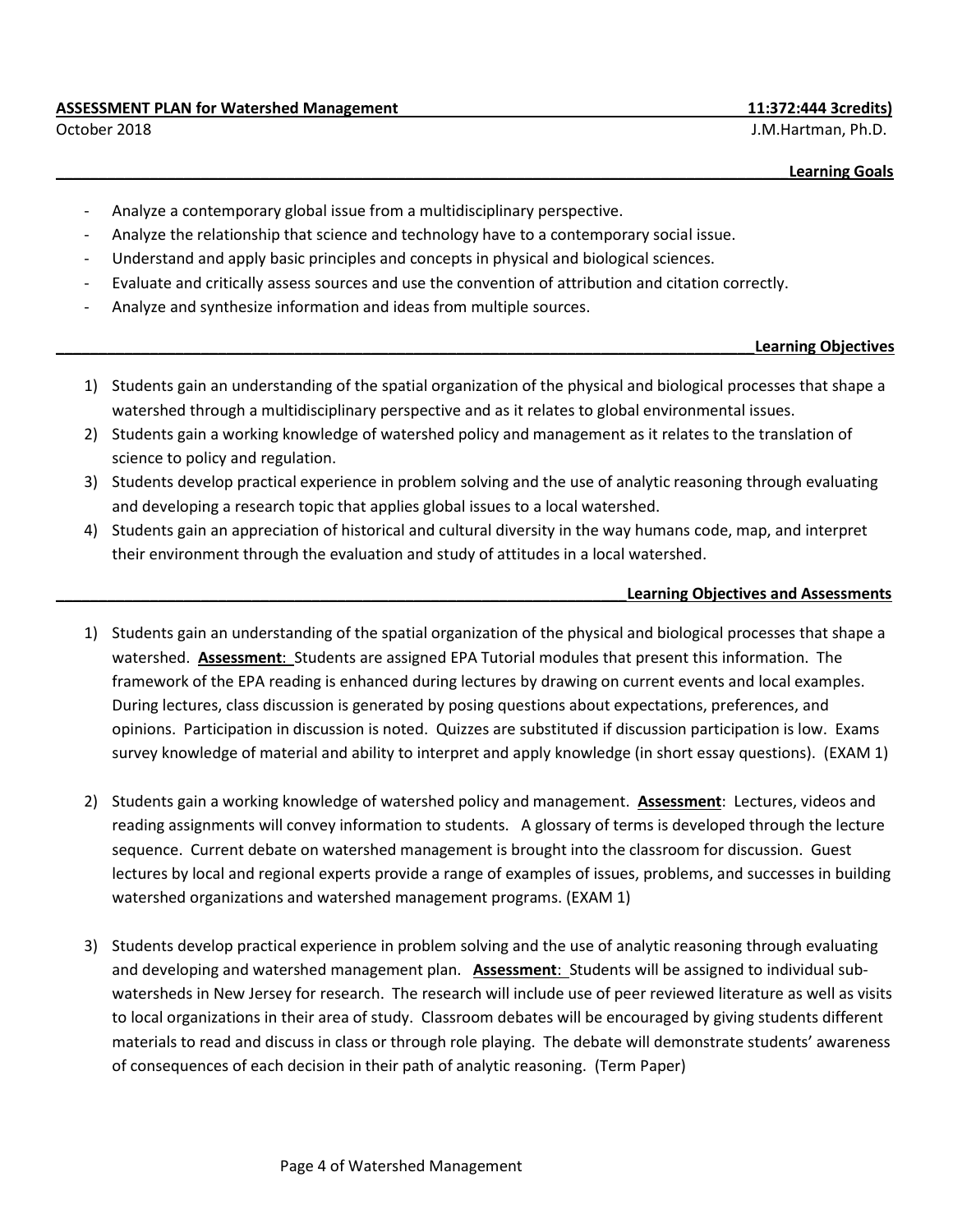4) Students gain an appreciation of historical and cultural diversity in the way humans code, map, and interpret their environment. **Assessment**: Through the study of a 25 to 75 sq. mile area in New Jersey, students become familiar with communities and their history, especially as it relates to their water resources and its management. The social and cultural information is essential to the development of a watershed management plan, because, as it turns out, the plan will be more about managing and educating people than managing water itself.

### **Assignments, Quizzes, Tests, Class Discussion**

**Assignments:** The term paper starts early in the semester and begins to dominate the class by the time of the mid-term exam. In this way, the students can begin to identify areas of interest within watershed management and spend time becoming familiar with a watershed through site visits. As the time for paper topics to be submitted, the class is able to engage in critical and analytic discussion of potential paper topics. The research for the paper is recorded in an on-line journal and shared with classmates and the instructor, to allow for guidance and feedback. The outline for the paper is presented through the journal, as are early drafts of each section of the paper. Students are required to give and get feedback as part of this exercise. This enlivens the discussion and supports the ongoing criticism that will make the paper successful.

**Quizzes:** Several short quizzes are used to make sure students understand the material shortly after it has been assigned as reading and presented in lecture. Some of the questions re-appear on the test, to encourage the students to review and learn the correct answers.

**Tests:** The hourly test uses fill-in the blank and multiple choice questions to test basic knowledge of terminology and concepts. Short essays require students to apply concepts to new information or situations.

**Class Activities:** There are two formats for class discussion. Questions are posed and discussed during most lectures. The same questions and additional questions are posted in a Forum on the sakai.rutger.edu site. In both cases, students are asked to identify themselves and get credit for meaningful contributions.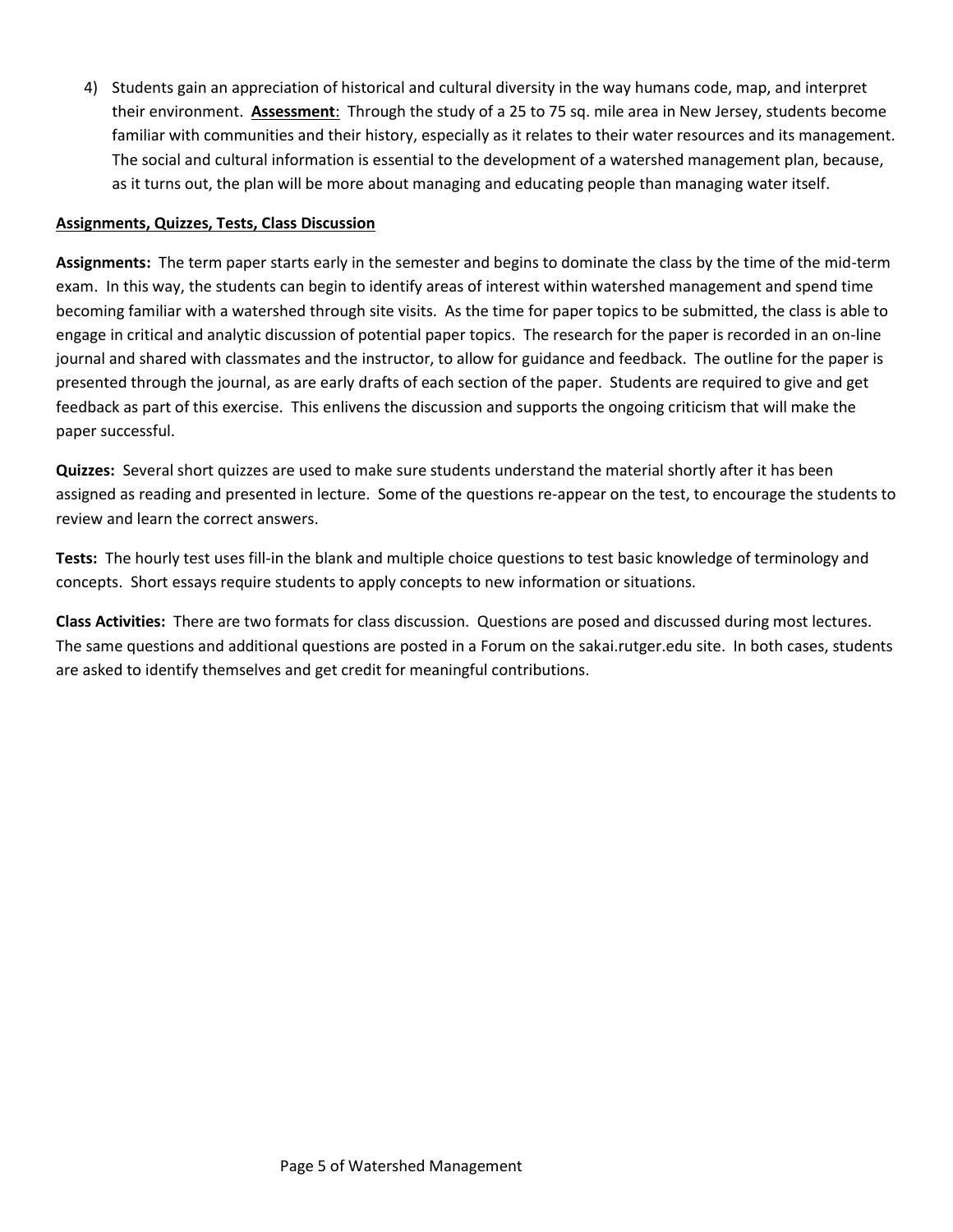### **<https://www.epa.gov/watershedacademy/online-training-watershed-management#themes>**

### **Introductory/Overview Modules**

**[Sustaining Healthy Aquatic Ecosystems](https://www.epa.gov/watershedacademy/sustaining-healthy-freshwater-ecosystems)** \* [Ecosystem Services: Benefits to Human Societies by Natural Ecosystems](https://www.epa.gov/watershedacademy/ecosystem-services-benefits-supplied-human-societies-natural-ecosystems) ["Why Watersheds?"](https://www.epa.gov/watershedacademy/why-watersheds) [Ohio's Online Virtual Watershed Tour](https://www.epa.gov/watershedacademy/ohios-online-virtual-watershed-tour) **Watershed Ecology Modules** \* [Introduction to Watershed Ecology](http://cfpub.epa.gov/watertrain/moduleFrame.cfm?module_id=20&parent_object_id=516&object_id=516) | [Printable Version \(PDF\)\(](http://cfpub.epa.gov/watertrain/pdf/modules/WatershedEcology.pdf)37 pp, 1.8 MB) [Protecting Instream Flows: How Much Water Does a River Need?](http://cfpub.epa.gov/watertrain/moduleFrame.cfm?module_id=18&parent_object_id=264&object_id=264) | [Printable Version \(PDF\)\(](http://cfpub.epa.gov/watertrain/pdf/modules/protectinginstream.pdf)22 pp, 1.2 MB) \* [Stream Corridor Structure](http://cfpub.epa.gov/watertrain/moduleFrame.cfm?module_id=21&parent_object_id=610&object_id=610) | [Printable Version \(PDF\)\(](http://cfpub.epa.gov/watertrain/pdf/modules/new_streamcorridor.pdf)34 pp, 8.0 MB) [Birds: Bellwethers of Watershed Health](http://cfpub.epa.gov/watertrain/moduleFrame.cfm?module_id=17&parent_object_id=263&object_id=263) | [Printable Version \(PDF\)\(](http://cfpub.epa.gov/watertrain/pdf/modules/Birds.pdf)24 pp, 1.7 MB) [Wetland Functions and Values](http://cfpub.epa.gov/watertrain/moduleFrame.cfm?module_id=16&parent_object_id=262&object_id=262) | [Printable Version \(PDF\)\(](http://cfpub.epa.gov/watertrain/pdf/modules/WetlandsFunctions.pdf)23 pp, 1.3 MB) [Understanding Lake Ecology](https://www.epa.gov/watershedacademy/understanding-lake-ecology) [The Role of Nearshore Ecosystems as Fish and Shellfish Nurseries](https://www.epa.gov/watershedacademy/role-nearshore-ecosystems-fish-and-shellfish-nurseries) **Watershed Change Modules** \* [Understanding Climate Change Impacts on Water Resources](https://www.epa.gov/watershedacademy/understanding-climate-change-impacts-water-resources) | [Printable Version \(PDF\)\(](https://www.epa.gov/sites/production/files/2016-01/documents/understanding_climate_change_impacts_on_water_resources_transcript.pdf)53 pp, 7 MB) [Local Government Climate Adaptation Training Online Module](https://www.epa.gov/localadaptationtraining) \* [Agents of Watershed Change](http://cfpub.epa.gov/watertrain/moduleFrame.cfm?module_id=22&parent_object_id=681&object_id=681) | [Printable Version \(PDF\)\(](http://cfpub.epa.gov/watertrain/pdf/modules/agents.pdf)49 pp, 3.2 MB) [Growth and Water Resources](http://cfpub.epa.gov/watertrain/moduleFrame.cfm?module_id=6&parent_object_id=80&object_id=80) \* [Nonpoint Source Pollution with Nitrogen and Phosphorus](https://www.epa.gov/watershedacademy/nonpoint-source-pollution-nitrogen-and-phosphorus) [Watersheds: Connecting Weather to the Environment](https://www.epa.gov/watershedacademy/watersheds-connecting-weather-environment) [Weather and the Built Environment](https://www.epa.gov/watershedacademy/weather-and-built-environment) [Dealing with Drought](https://www.epa.gov/watershedacademy/dealing-drought) [Invasive Non-Native Species](https://www.epa.gov/watershedacademy/invasive-non-native-species) [Excess Nitrogen in the U.S. Environment: Trends, Risks and Solutions](https://www.epa.gov/watershedacademy/excess-nitrogen-us-environment-trends-risks-and-solutions) [Biotic Invasions: Causes, Epidemiology, Global Consequences and Control](https://www.epa.gov/watershedacademy/biotic-invasions-causes-epidemiology-global-consequences-and-control) [Effects of Aquaculture on World Fish Supplies](https://www.epa.gov/watershedacademy/effects-aquaculture-world-fish-supplies) **Analysis and Planning Modules** \* [Introduction to Watershed Planning](http://cfpub.epa.gov/watertrain/moduleFrame.cfm?module_id=70&parent_object_id=2867&object_id=2867) | [Printable Version \(PDF\)\(](http://cfpub.epa.gov/watertrain/pdf/modules/Introduction_to_Watershed_Planning.pdf)46 pp, 2.5 MB) \* [Overview of Watershed Monitoring](http://cfpub.epa.gov/watertrain/moduleFrame.cfm?module_id=24&parent_object_id=915&object_id=915) | [Printable Version \(PDF\)\(](http://cfpub.epa.gov/watertrain/pdf/modules/monitoring.pdf)33 pp, 4.3 MB) [Rapid Bioassessment Protocols](http://cfpub.epa.gov/watertrain/moduleFrame.cfm?module_id=25&parent_object_id=1019&object_id=1019) | [Printable Version \(PDF\)\(](http://cfpub.epa.gov/watertrain/pdf/modules/rapbioassess.pdf)34 pp, 2.1 MB) [Watershed Ecological Risk Assessment](http://cfpub.epa.gov/watertrain/moduleFrame.cfm?module_id=5&parent_object_id=5&object_id=5) | [Printable Version \(PDF\)\(](http://cfpub.epa.gov/watertrain/pdf/modules/wshedecorisk.pdf)34 pp, 2.0 MB) [Watershed Modeling](http://cfpub.epa.gov/watertrain/moduleFrame.cfm?module_id=26&parent_object_id=1087&object_id=1087) | [Printable Version \(PDF\)\(](http://cfpub.epa.gov/watertrain/pdf/modules/WshedModTools.pdf)35 pp, 8.9 MB) [Fundamentals of Rosgen Stream Classification System](http://cfpub.epa.gov/watertrain/moduleFrame.cfm?module_id=27&parent_object_id=1189&object_id=1189) [Training in Use of the National Hydrography Dataset \(NHD\) and NHDPlus](https://www.epa.gov/watershedacademy/training-use-national-hydrography-dataset-nhd-and-nhdplus) **Management Practices Modules** [8 Tools of Watershed Protection in Developing Areas](http://cfpub.epa.gov/watertrain/moduleFrame.cfm?module_id=32&parent_object_id=1278&object_id=1278) | [Printable Version \(PDF\)\(](http://cfpub.epa.gov/watertrain/pdf/modules/new_eighttools.pdf)30 pp, 2.7 MB) [Agricultural Management Practices for Water Quality Protection](http://cfpub.epa.gov/watertrain/moduleFrame.cfm?module_id=33&parent_object_id=1362&object_id=1362) | [Printable Version \(PDF\)\(](http://cfpub.epa.gov/watertrain/pdf/modules/Agriculture.pdf)54 pp, 2.7 MB) [\\*Forestry Best Management Practices in Watersheds](http://cfpub.epa.gov/watertrain/moduleFrame.cfm?module_id=34&parent_object_id=1517&object_id=1517) | [Printable Version \(PDF\)\(](http://cfpub.epa.gov/watertrain/pdf/modules/Forestry.pdf)47 pp, 4.9 MB) **[Stream Corridor Restoration Tools](https://www.epa.gov/watershedacademy/stream-corridor-restoration-tools)** [Restoration: What's Right or Wrong with This Picture?](http://cfpub.epa.gov/watertrain/moduleFrame.cfm?module_id=54&parent_object_id=1939&object_id=1939) [Applying Ecological Principles to Management of the U.S. National Forests](https://www.epa.gov/watershedacademy/applying-ecological-principles-management-us-national-forests) **Community and Social Modules** [Sustainable Finance Module](http://cfpub.epa.gov/watertrain/moduleSingleFrame.cfm?module_id=62&parent_object_id=2330&object_id=2330) | [Printable Version \(PDF\)\(](http://cfpub.epa.gov/watertrain/pdf/modules/sustainablefinance.pdf)75 pp, 1.0 MB) \* [Getting in Step: a Guide to Effective Outreach in Your Watershed](http://cfpub.epa.gov/watertrain/moduleFrame.cfm?module_id=37&parent_object_id=1784&object_id=1784) | [Printable Version \(PDF\)\(](http://cfpub.epa.gov/watertrain/pdf/modules/NEWgettinginstep.pdf)49 pp, 2.4 MB) \* [Top 10 Watershed Lessons Learned](https://www.epa.gov/watershedacademy/top-10-watershed-lessons-learned) [Water in a Changing World](https://www.epa.gov/watershedacademy/water-changing-world) [Statewide Watershed Management](http://cfpub.epa.gov/watertrain/moduleFrame.cfm?module_id=35&parent_object_id=1675&object_id=1675) | [Printable Version \(PDF\)\(](http://cfpub.epa.gov/watertrain/pdf/modules/statewide.pdf)21 pp, 1.6 MB) [Monitoring Consortiums](http://cfpub.epa.gov/watertrain/moduleFrame.cfm?module_id=36&parent_object_id=1716&object_id=1716) [Grade K through 12 Watershed Learning Links](https://www.epa.gov/watershedacademy/grade-k-through-12-watershed-learning-links) **Water Law Modules** \* [Introduction to the Clean Water Act](http://cfpub.epa.gov/watertrain/moduleFrame.cfm?module_id=69&parent_object_id=2569&object_id=2569) | [Printable Version \(PDF\)\(](http://cfpub.epa.gov/watertrain/pdf/modules/IntrotoCWA.pdf)90 pp, 4.99 MB), [Spanish Version\(](http://cfpub.epa.gov/watertrain/pdf/modules/Introduccion_a_la_Ley_de_Aqua_Limpia.pdf)101 pp, 4.8 MB) [Key Concepts of Water Quality Standards](https://www.epa.gov/watershedacademy/key-concepts-water-quality-standards) [Listing Impaired Waters and Developing TMDLs](https://www.epa.gov/watershedacademy/listing-impaired-waters-and-developing-tmdls) [NPDES Permit Program](https://www.epa.gov/watershedacademy/npdes-permit-program)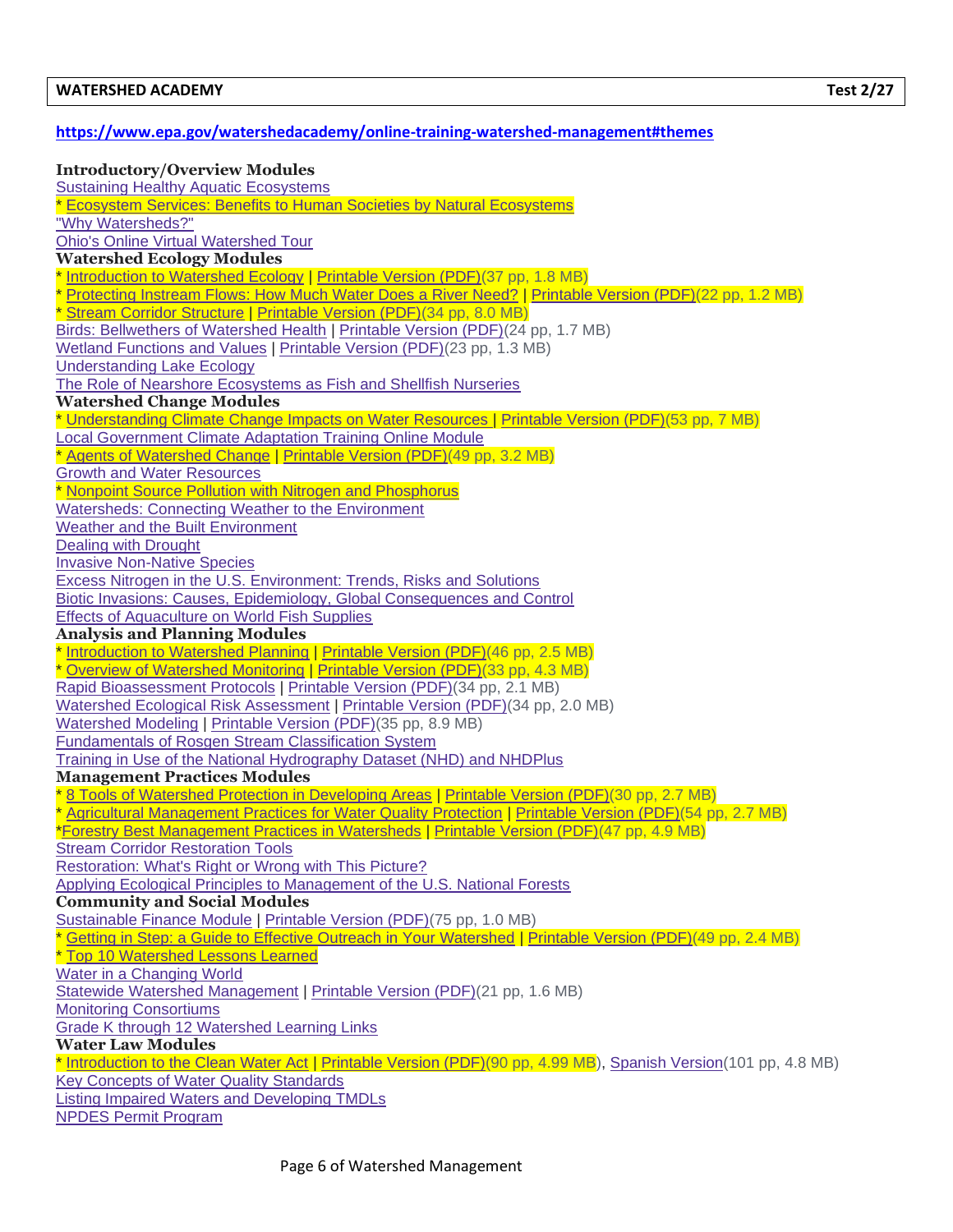### **ACADEMIC INTEGRITY**

The university's policy on Academic Integrity is available at [http://academicintegrity.rutgers.edu/academic](http://academicintegrity.rutgers.edu/academic-integrity-policy)[integrity-policy.](http://academicintegrity.rutgers.edu/academic-integrity-policy) The principles of academic integrity require that a student:

- properly acknowledge and cite all use of the ideas, results, or words of others.
- properly acknowledge all contributors to a given piece of work.
- make sure that all work submitted as his or her own in a course or other academic activity is produced without the aid of impermissible materials or impermissible collaboration.
- obtain all data or results by ethical means and report them accurately without suppressing any results inconsistent with his or her interpretation or conclusions.
- treat all other students in an ethical manner, respecting their integrity and right to pursue their educational goals without interference. This requires that a student neither facilitate academic dishonesty by others nor obstruct their academic progress.

uphold the canons of the ethical or professional code of the profession for which he or she is preparing. Adherence to these principles is necessary in order to ensure that

- everyone is given proper credit for his or her ideas, words, results, and other scholarly accomplishments.
- all student work is fairly evaluated and no student has an inappropriate advantage over others.
- the academic and ethical development of all students is fostered.
- the reputation of the University for integrity in its teaching, research, and scholarship is maintained and enhanced.

Failure to uphold these principles of academic integrity threatens both the reputation of the University and the value of the degrees awarded to its students. Every member of the University community therefore bears a responsibility for ensuring that the highest standards of academic integrity are upheld.

## **STUDENT WELLNESS SERVICES**

[Just In Case Web App](http://m.appcreatorpro.com/m/rutgers/fda9f59ca5/fda9f59ca5.html) <http://codu.co/cee05e>

Access helpful mental health information and resources for yourself or a friend in a mental health crisis on your smartphone or tablet and easily contact CAPS or RUPD.

Counseling, ADAP & Psychiatric Services (CAPS)

(848) 932-7884 / 17 Senior Street, New Brunswick, NJ 08901/ [www.rhscaps.rutgers.edu/](http://www.rhscaps.rutgers.edu/)

CAPS is a University mental health support service that includes counseling, alcohol and other drug assistance, and psychiatric services staffed by a team of professional within Rutgers Health services to support students' efforts to succeed at Rutgers University. CAPS offers a variety of services that include: individual therapy, group therapy and workshops, crisis intervention, referral to specialists in the community and consultation and collaboration with campus partners.